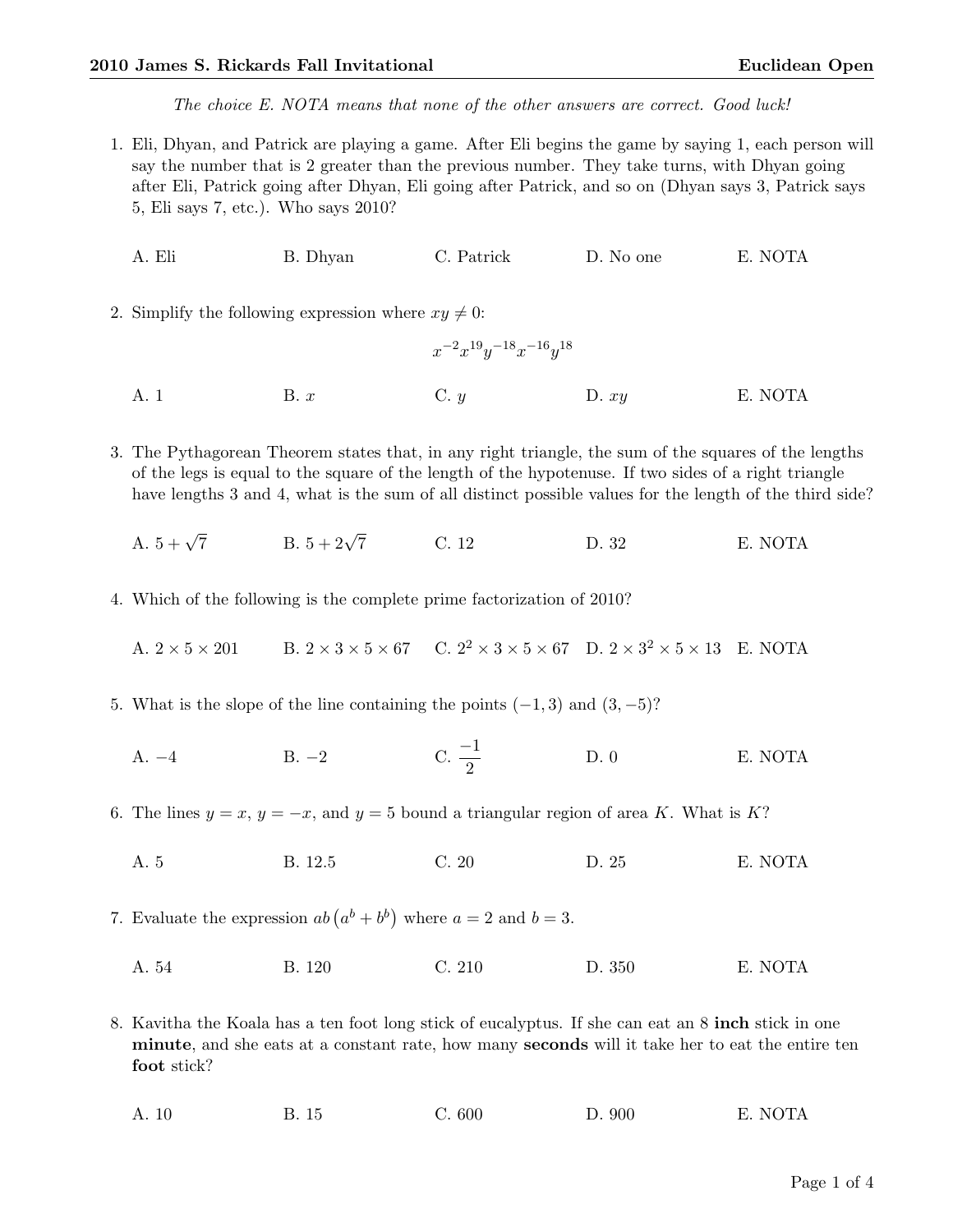9. Find the sum of the solutions to  $|x-3|=2$ . Note that |a| denotes absolute value; that is, the distance from a to 0 on a number line. A. −2 B. 0 C. 2 D. 5 E. NOTA 10. Solve for  $x: x + 3y = 2x + 3$ . A.  $x = 3y + 3$  B.  $x = -3y + 3$  C.  $x = y - 1$  D.  $x = 3 - y$  E. NOTA 11. Ian has fallen into a deep pit. To escape, he must climb up a net amount of 70 feet. He can climb 10 feet up each day, but at night, he falls down 5 feet. On Day 1, he climbs up his first 10 feet, but that night he falls back 5 feet. On which day does he escape the pit? A. 12 B. 13 C. 14 D. 15 E. NOTA 12. Evaluate the sum  $1 + 3 + 5 + 7 + 9 + \cdots + 29$ . A. 150 B. 200 C. 225 D. 841 E. NOTA 13. Given that two lines are parallel, how many of the following four statements must be true? The two lines have the same: I. equation II. slope III. x-intercept IV. y-intercept A. 1 B. 2 C. 3 D. 4 E. NOTA 14. Three friends, Wilson, Xander, and Yappy, are in line for a movie. Xander and Yappy must be next to each other. In how many ways can they arrange themselves? A. 2 B. 3 C. 4 D. 6 E. NOTA 15. To graph the line  $3x + 4y = 12$ , Chico plots the points  $(0, A)$  and  $(B, 0)$  and draws the line through those two points. If his graph is correct, what is  $A + B$ ? A. 3 B. 4 C. 7 D. 12 E. NOTA 16. Evaluate  $1+1+1-1+1+1+1+1+1-1+1$ . A. 7 B. 8 C. 9 D. 10 E. NOTA 17. Which is larger: a square with side length 2, or a circle with radius of length 1? The area of the larger shape is k greater than the area of the smaller shape. Is k greater or less than 1?

| A. square, greater B. square, less | C. circle, greater D. circle, less |  | E. NOTA |
|------------------------------------|------------------------------------|--|---------|
|------------------------------------|------------------------------------|--|---------|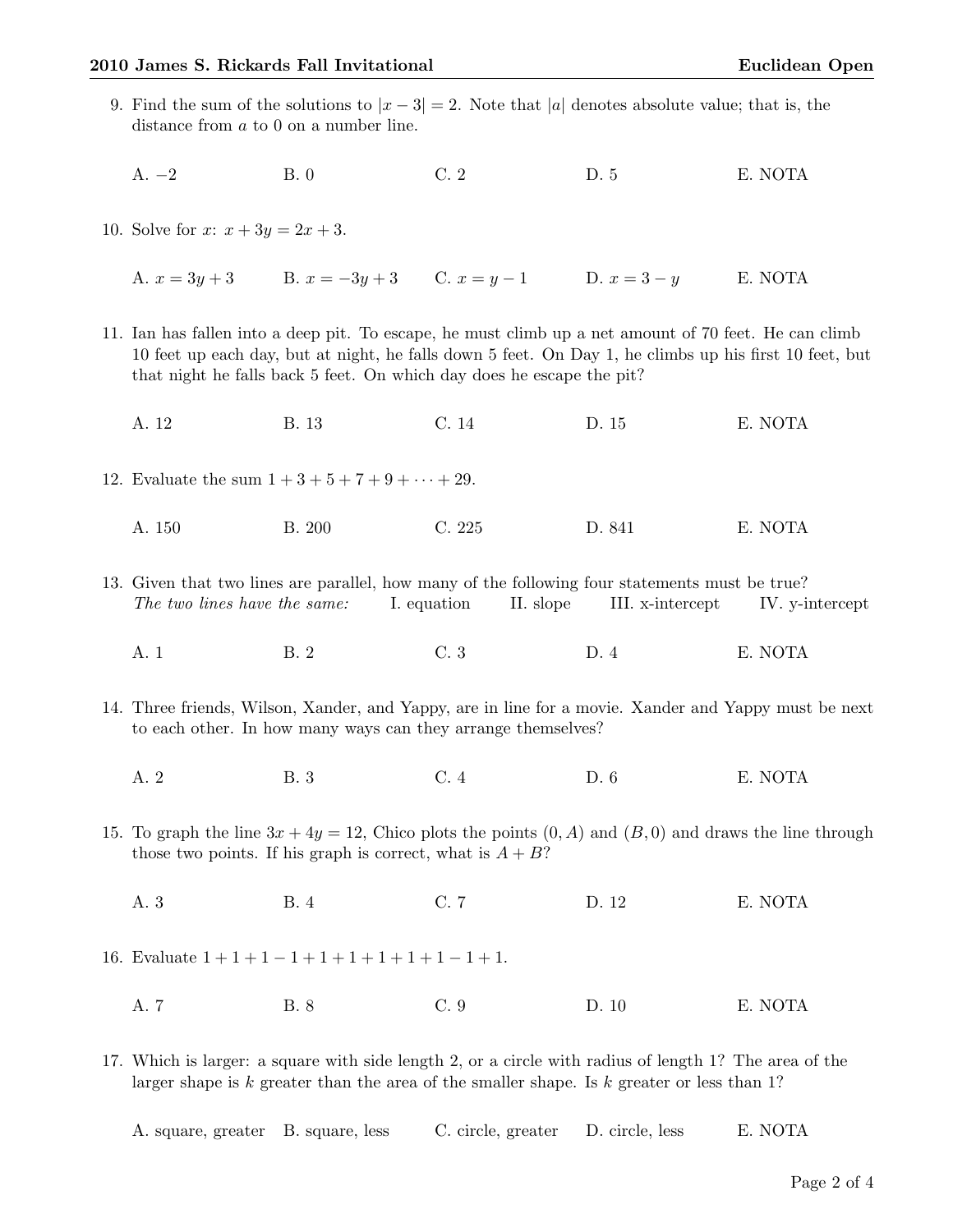## 2010 James S. Rickards Fall Invitational and Euclidean Open

18. Given that exactly three of the following statements are true, give the list of all people who have it. Note: Linda is a girl, everyone else is a boy.

| Linda has it.             | Andrew and Ran have it. | None of the boys has it.         |
|---------------------------|-------------------------|----------------------------------|
| Ian doesn't have it.      | Everybody has it.       | Ran doesn't have it.             |
| All of the girls have it. | No one has it.          | Everybody other than Ran has it. |

A. No one

B. Linda

- C. Andrew, Linda, Ran
- D. Andrew, Linda, Ian

E. NOTA

- 19. Given that  $f(x) = 2x^2 4x + 5$ , evaluate  $f(3)$ .
	- A. 6 B. 10 C. 11 D. 15 E. NOTA
- 20. There is a pattern in the following table. Use it to find the value of  $X + Y$ .

|       |              | 4<br>6<br>13<br>19<br>23 | 9<br>8<br>16<br>X<br>⇁ | TT<br>12<br>27<br>43<br>$\rm v$ |       |         |
|-------|--------------|--------------------------|------------------------|---------------------------------|-------|---------|
| A. 54 | <b>B.</b> 56 | C. 73                    |                        |                                 | D. 83 | E. NOTA |

21. Evaluate the following expression using proper order of operations:  $(3 + (2 + 3)^2 – 10) \div 9$ 

A. 2 B. 3 C. 4 D. 5 E. NOTA

22. Ian approaches a bubble gum machine containing 5 red, 3 orange, 5 yellow, 10 green, 6 blue, 2 black, 12 indigo, and 3 violet gumballs. If he can't tell the color of the gumball he gets, how many gumballs must he buy to make sure he has at least one of each of the 8 colors?

- A. 8 B. 9 C. 44 D. 45 E. NOTA
- 23. The scoring for this test is as follows: 4 points for each correct answer, -1 point each incorrect answer, and 0 points for each blank answer. If you were to guess randomly on each question, what is the probability that your score would be a prime number greater than 110? Round your answer to the nearest hundred-thousandth. *Hint: The possible scores are 111, 112, 115, 116, and 120.*

A. .00112 B. .00235 C. .11322 D. .99888 E. NOTA